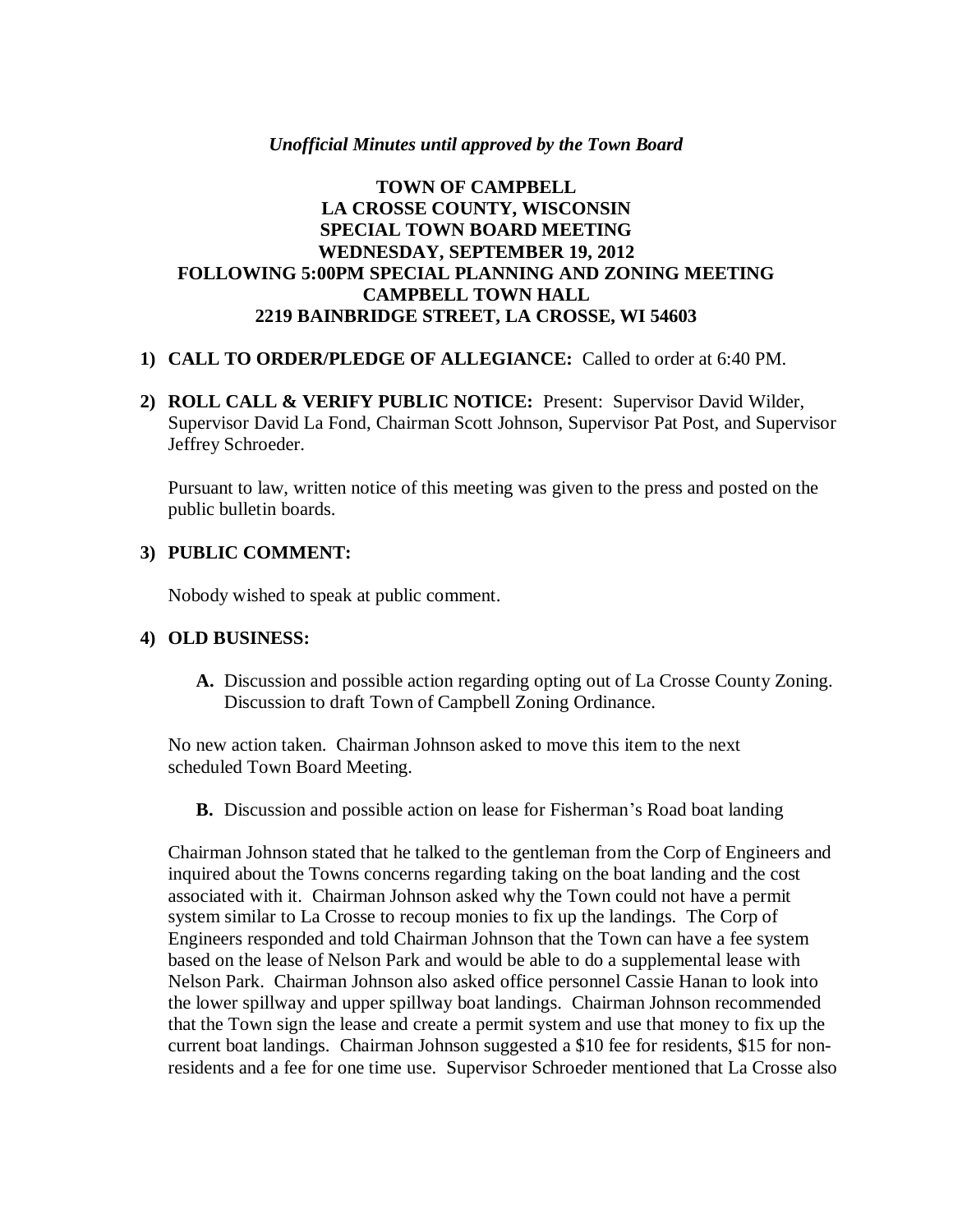waived fees for veterans as long as they apply for it. Chairman Johnson would like to see this in action by the first of the year.

Motion to approve as presented by Chairman Johnson and to give Chairman Johnson authority to sign lease subject to final review by all board members by Supervisor Wilder, seconded by Supervisor La Fond. Motion carried 5-0

**C.** Discussion and possible action on Town Hall repairs.

Supervisor Post presented more information on the costs associated with Town Hall repairs. Supervisor Post stated that for building repairs, a bid came in at \$4260.00. Supervisor Post also asked for a bid for the Police Door and that was \$2240.00. Also was for one of the windows on the west side of the building at \$1000.00. Chairman Johnson stated that Supervisor Post should check with A-1 Glass for a better window estimate. Supervisor Post also checked into installing handicap doors at a cost of \$5000 - \$7000. Supervisor Post stated that painting of the building is not included in the bids.

Motion to approve Gary Komoke's bid of \$6500.00 for Town Hall repairs by Supervisor Schroeder, seconded by Supervisor La Fond. Motion carried 5-0

**D.** Discussion on Library Renovations

Chairman Johnson spoke in regards to the current status of the new Library and where the renovations are at this time. Chairman Johnson stated that he asked what it would take to make the building usable at this time. Chairman Johnson thought that it would be around \$100,000.00 to bring the building up to code and with new bathrooms and remodel of the interior. Chairman Johnson suggested that the Town use the money collected from Skipperliner for the basis of the project to get the building up to a useable status. Chairman Johnson suggested the Supervisor Post get some estimates for renovations to bring the building up to code. The Board gave Supervisor Post authority to obtain estimates for these renovations for the next board meeting.

# **5) CLOSED SESSION: Pursuant to Wisconsin State Statute 19.85(1)(c).**

**A.** Discussion on Maintenance Department policies and structure; and possible addition of Maintenance personnel.

Supervisor Wilder motioned to go into Closed Session pursuant to Wisconsin State Statute 19.85(1)(c) for discussion on Maintenance Department policies and structure; and possible addition of Maintenance personnel on a roll call vote, seconded by Supervisor La Fond. Supervisor Wilder – yes, Supervisor La Fond – yes, Chairman Johnson – yes, Supervisor Post – yes, and Supervisor Schroeder – yes. Motion carried 5-0

# **(Closed Session)**